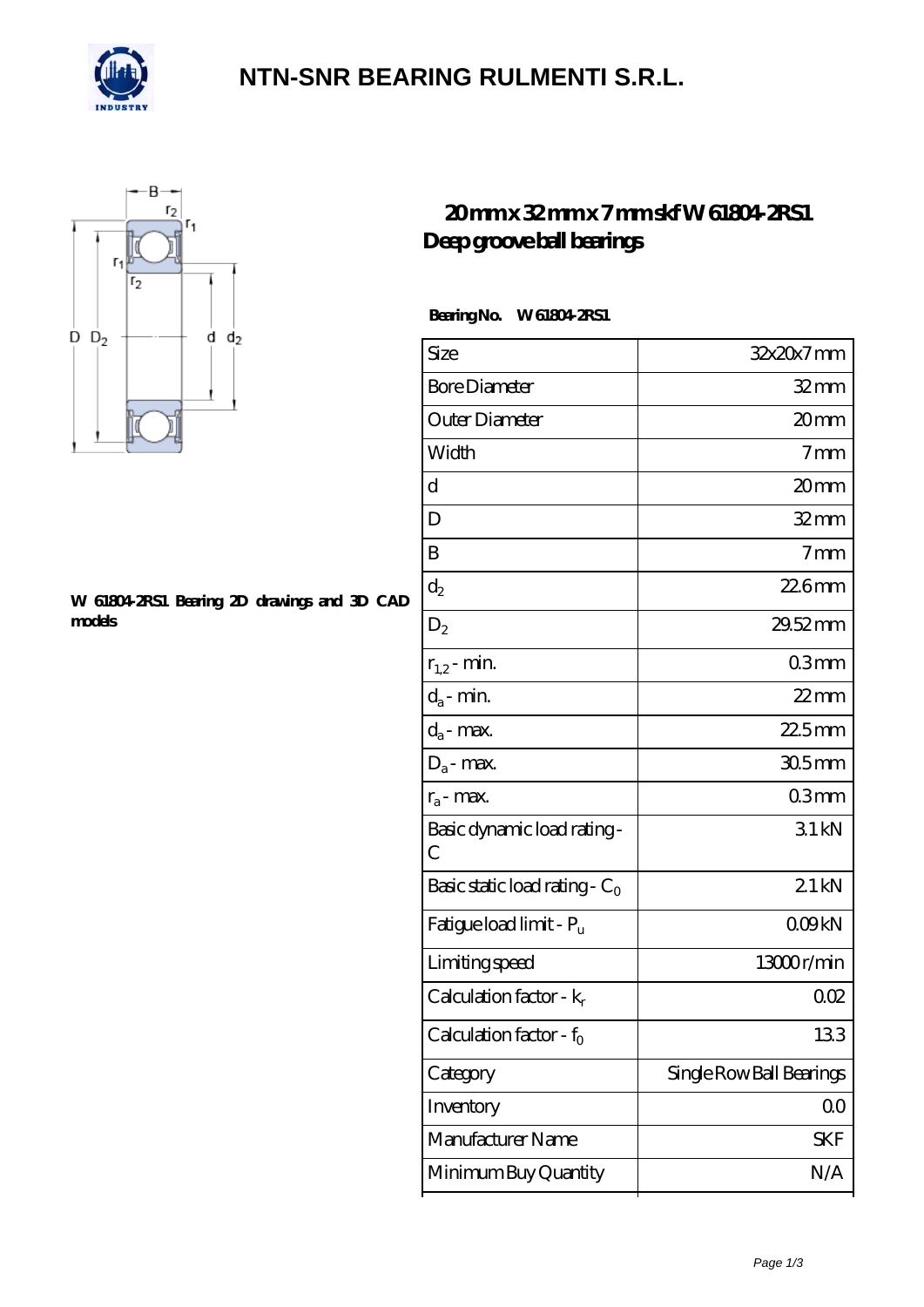

# **[NTN-SNR BEARING RULMENTI S.R.L.](https://m.confidencemenimprov.com)**

| Weight /Kilogram                   | Ω                                                                                                                                                                                                                               |
|------------------------------------|---------------------------------------------------------------------------------------------------------------------------------------------------------------------------------------------------------------------------------|
| Product Group                      | BOO3O8                                                                                                                                                                                                                          |
| Enclosure                          | 2 Seals                                                                                                                                                                                                                         |
| Precision Class                    | ABEC 1   ISO PO                                                                                                                                                                                                                 |
| Maximum Capacity / Filling<br>Slot | No                                                                                                                                                                                                                              |
| Rolling Element                    | <b>Ball Bearing</b>                                                                                                                                                                                                             |
| Snap Ring                          | No                                                                                                                                                                                                                              |
| <b>Internal Special Features</b>   | No                                                                                                                                                                                                                              |
| Cage Material                      | Stainless Steel                                                                                                                                                                                                                 |
| Enclosure Type                     | Contact Seal                                                                                                                                                                                                                    |
| Internal Clearance                 | CO-Medium                                                                                                                                                                                                                       |
| Inch - Metric                      | Metric                                                                                                                                                                                                                          |
| Long Description                   | 20MM Bore; 32MM<br>Outside Diameter; 7MM<br>Outer Race Width; 2 Seals;<br>Ball Bearing, ABEC 1   ISO<br>PQ No Filling Slot; No Snap<br>Ring, No Internal Special<br>Features; CO Medium<br>Internal Clearance; Stainless<br>Ste |
| <b>Other Features</b>              | Deep Groove   NBR Seal                                                                                                                                                                                                          |
| Category                           | Single Row Ball Bearing                                                                                                                                                                                                         |
| <b>UNSPSC</b>                      | 31171504                                                                                                                                                                                                                        |
| Harmonized Tariff Code             | 8482.105068                                                                                                                                                                                                                     |
| Noun                               | Bearing                                                                                                                                                                                                                         |
| Keyword String                     | Ball                                                                                                                                                                                                                            |
| Manufacturer URL                   | http://www.skf.com                                                                                                                                                                                                              |
| Manufacturer Item Number           | W 61804 2RS1                                                                                                                                                                                                                    |
| Weight/LBS                         | 0043                                                                                                                                                                                                                            |
| Bore                               | 0.787 Inch   20 Millimeter                                                                                                                                                                                                      |
| Outer Race Width                   | 0.276Inch   7 Millimeter                                                                                                                                                                                                        |
| Outside Diameter                   | 1.26Inch   32 Millimeter                                                                                                                                                                                                        |
| Inner Race Width                   | OInch   OMillimeter                                                                                                                                                                                                             |
|                                    |                                                                                                                                                                                                                                 |